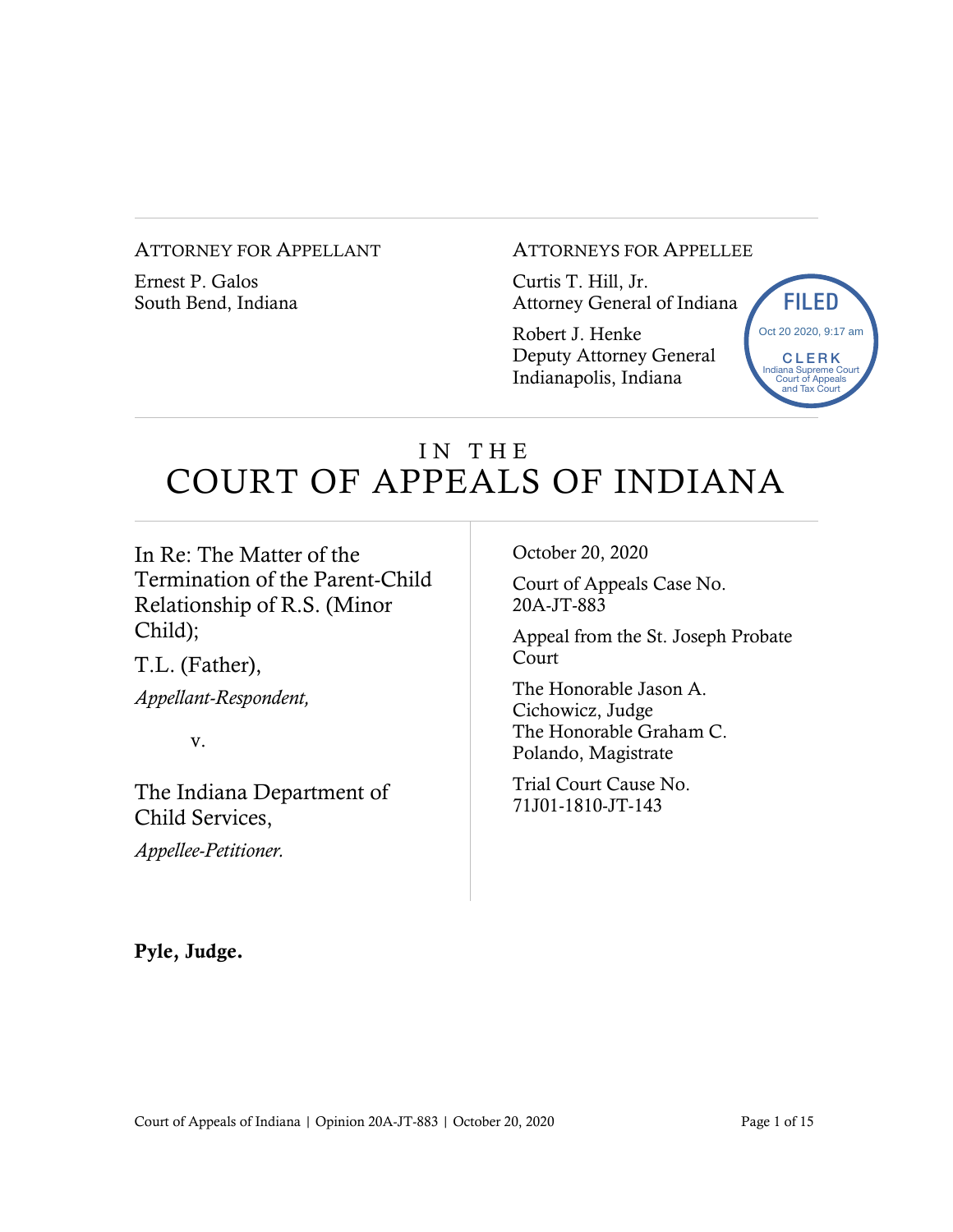# Statement of the Case

[1] T.L. ("Father") appeals the termination of the parent-child relationship with his daughter, R.S. ("R.S."), claiming that: (1) the trial court violated his right to due process when it denied his motion for a continuance; and (2) there is insufficient evidence to support the termination. Finding no violation of Father's due process rights and sufficient evidence to support the termination, we affirm the trial court's judgment.<sup>1</sup>

[2] We affirm.

## Issues

- 1. Whether the trial court violated Father's right to due process when it denied Father's motion for a continuance.
- 2. Whether there is sufficient evidence to support the termination of the parent-child relationship.

## Facts

[3] The evidence and reasonable inferences that support the judgment reveal that R.S. was born in February 2017. In October 2017, Mother, who was actively using cocaine and who was homeless, left eight-month-old R.S. with friends. When R.S. became ill, Mother's friends took R.S. to the hospital. DCS was notified of R.S.'s hospitalization, removed R.S. from Mother, placed R.S. in

 $<sup>1</sup>$  R.S.'s mother ("Mother") is not a party to this appeal.</sup>

Court of Appeals of Indiana | Opinion 20A-JT-883 | October 20, 2020 Page 2 of 15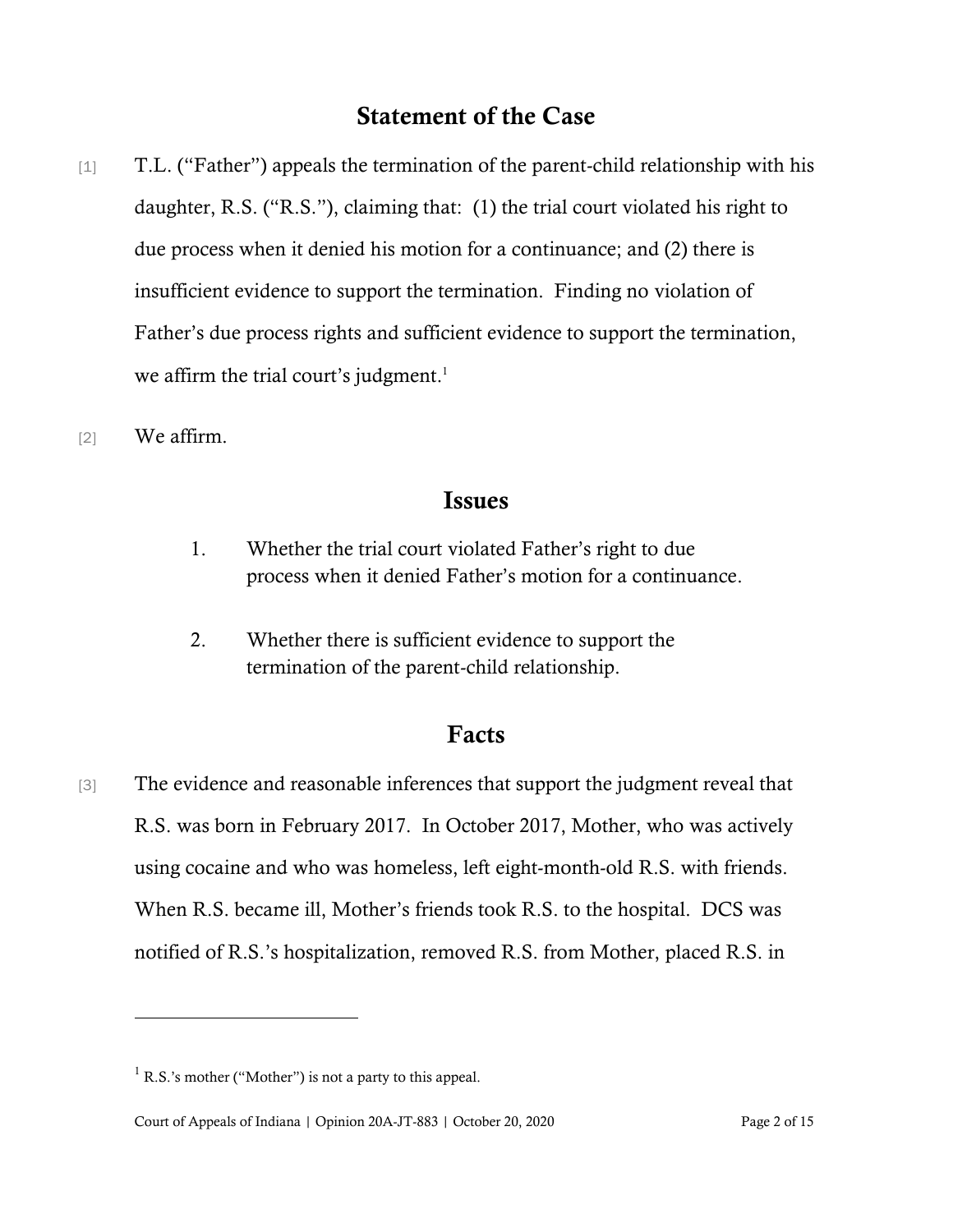foster care, and filed a petition alleging that R.S. was a child in need of services ("CHINS"). At the time, Father was in the DuComb Center ("the DuComb Center"), which is a St. Joseph County community corrections center.

- [4] The trial court adjudicated R.S. to be a CHINS and, in February 2018, entered a CHINS dispositional order. The CHINS order required Father to: (1) maintain stable and suitable housing; (2) maintain stable employment; (3) complete a parenting assessment and follow all recommendations; and (4) participate in random drug screens. After Father failed to comply with the CHINS dispositional order, continued to use methamphetamine, and was arrested in two separate counties, DCS filed a petition to terminate Father's parental rights in October 2018.
- [5] Father failed to appear at the April 2019 termination hearing. Father's counsel told the trial court that Father had recently been released from jail and that counsel had expected Father to attend the hearing. DCS "move[d] to default [Father]," and Father's counsel asked the trial court to continue the hearing. (Tr. Vol. 2 at 6). The trial court asked DCS if it was "entitled to default" or "entitled to simply proceed with [its] evidence and – essentially in abstenia." (Tr. Vol. 2 at 8). DCS responded that it was entitled to a default "simply based upon the fact that [Father] was commanded to appear in the summons and didn't[.]" (Tr. Vol 2 at 10). In the alternative, DCS "believe[d] that it c[ould] proceed with an evidentiary hearing without [Father][.]" (Tr. Vol. 2 at 10). Father's counsel again asked for a continuance because he felt "that there ha[d] to be a reason why [Father] [was]n't [t]here." (Tr. Vol. 2 at 10). The trial court

Court of Appeals of Indiana | Opinion 20A-JT-883 | October 20, 2020 Page 3 of 15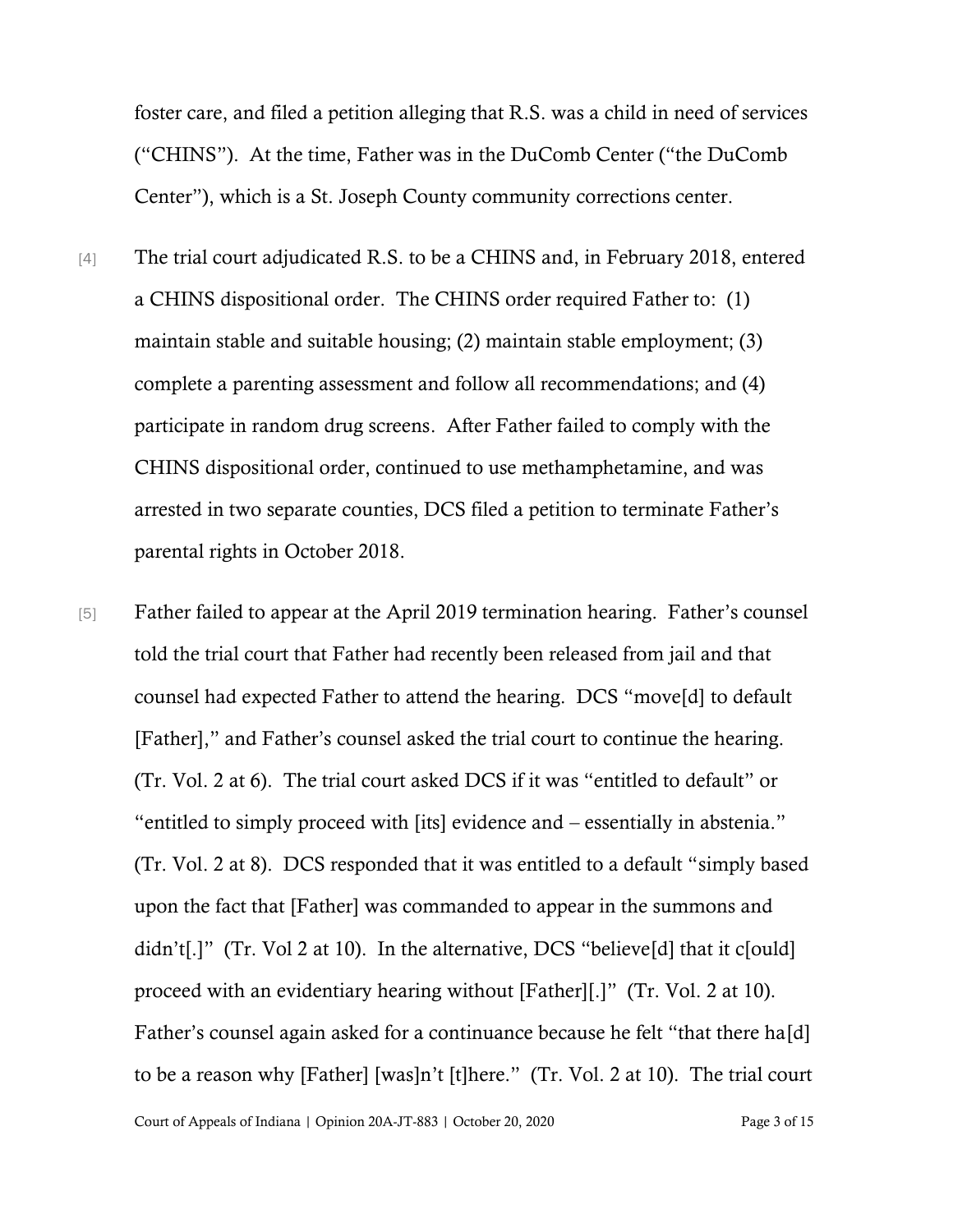orally granted DCS' motion for default and then asked counsel for DCS if she "wish[ed] to present a prima facie[.]" (Tr. Vol. 2 at 12). Counsel for DCS responded that she did and called DCS Family Case Manager Crystal Vaughn ("FCM Vaughn") to the stand.

- [6] FCM Vaughn testified that following the trial court's February 2018 CHINS dispositional order, Father, who had been living at the DuComb Center, had completed a parenting assessment. However, according to FCM Vaughn, Father had not successfully completed any of the assessor's recommendations, which included parenting classes, a parenting engagement program, and therapy. FCM Vaughn further testified that Father had attended supervised visits with R.S. after Father had been released from the DuComb Center. However, according to FCM Vaughn, those visits ended in October 2018 when Father was arrested during a visit with R.S. in Marshall County. Father's arrest was based on an outstanding St. Joseph County felony warrant for robbery and intimidation for acts that had occurred in August 2018. FCM Vaughn further explained that Father had also been charged with resisting law enforcement in Marshall County based on his actions when the St. Joseph County warrant had been served. FCM Vaughn also testified that Father had tested positive for methamphetamine in June, July, and August 2018, and had never found stable housing or employment.
- Court of Appeals of Indiana | Opinion 20A-JT-883 | October 20, 2020 Page 4 of 15 [7] In addition, FCM Vaughn testified that Father had been incarcerated on the charges in Marshall County and St. Joseph County until March 2019, just a few weeks before the termination hearing. When Father was released from jail in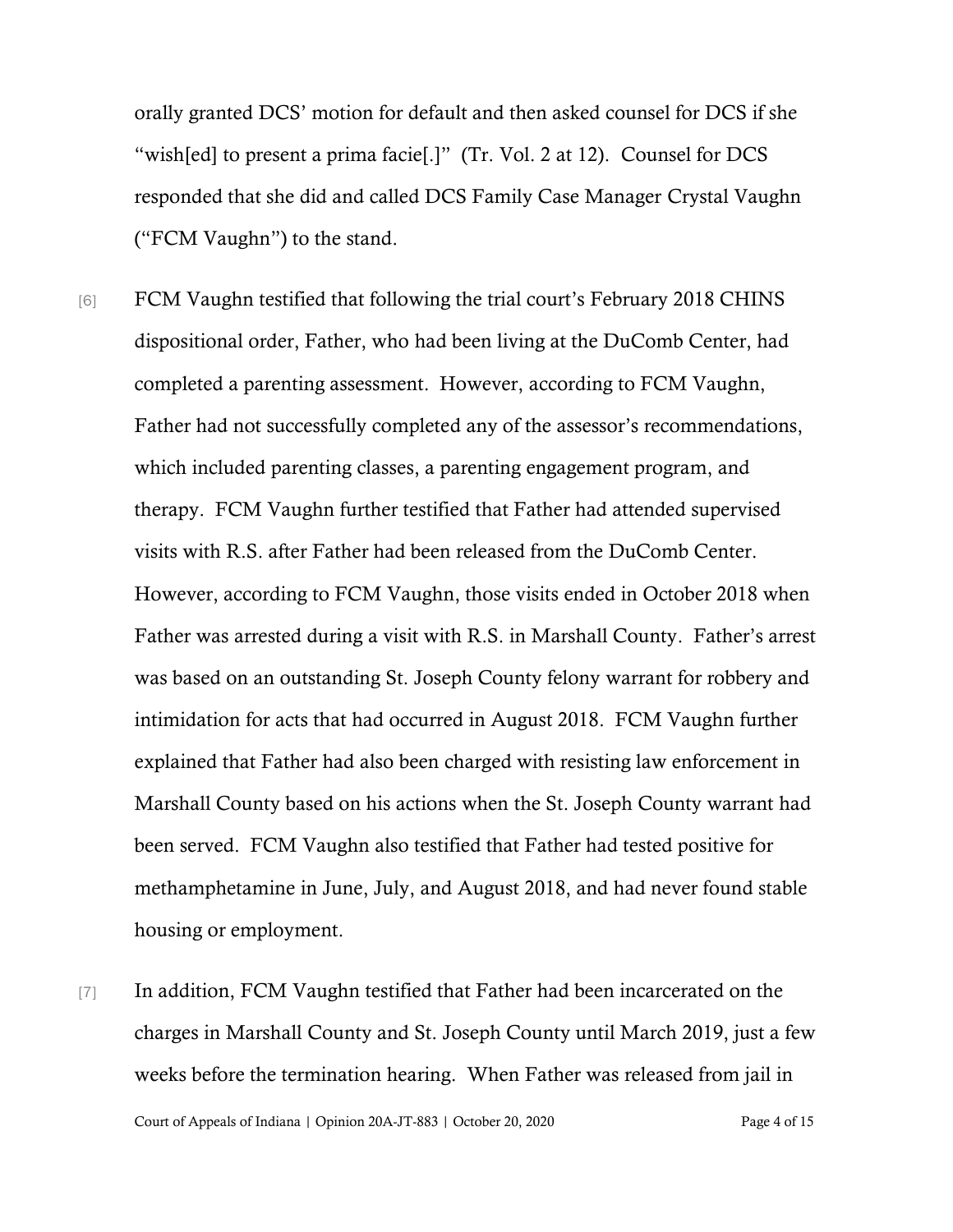March 2019, FCM Vaughn had told him that "his drug screens had been reactivated," but Father had failed to attend a scheduled screen. (Tr. Vol. 2 at 20). When asked whether there was a reasonable probability that the conditions that had resulted in R.S.'s removal or the reasons for her placement outside Father's home would be remedied, FCM Vaughn responded that there was not. FCM Vaughn explained that Father's "life [was] just really unstable. He [did]n't have stable housing, he [did]n't have a stable income. He [had] been incarcerated for at least the past five months of this case." (Tr. Vol. 2 at 29). In addition, FCM Vaughn testified that the plan for R.S. was foster parent adoption.

- [8] During FCM Vaughn's testimony, the trial court admitted into evidence Father's drug screen results, which showed Father's positive test results for methamphetamine. The trial court also admitted into evidence court documents that showed that Father had pled guilty to Class C misdemeanor resisting law enforcement in Marshall County in October 2018. In addition, the trial court admitted into evidence documents showing that Father had been charged with Level 5 felony robbery and Level 6 felony intimidation in St. Joseph County for acts that had occurred in August 2018. The documents revealed that Father had pled guilty to the Level 6 felony in St. Joseph County in February 2019. Also during the hearing, Father's counsel cross-examined FCM Vaughn.
- Court of Appeals of Indiana | Opinion 20A-JT-883 | October 20, 2020 Page 5 of 15 [9] Immediately following the hearing, the trial court orally found that FCM Vaughn's testimony was credible and concluded that DCS "ha[d] presented a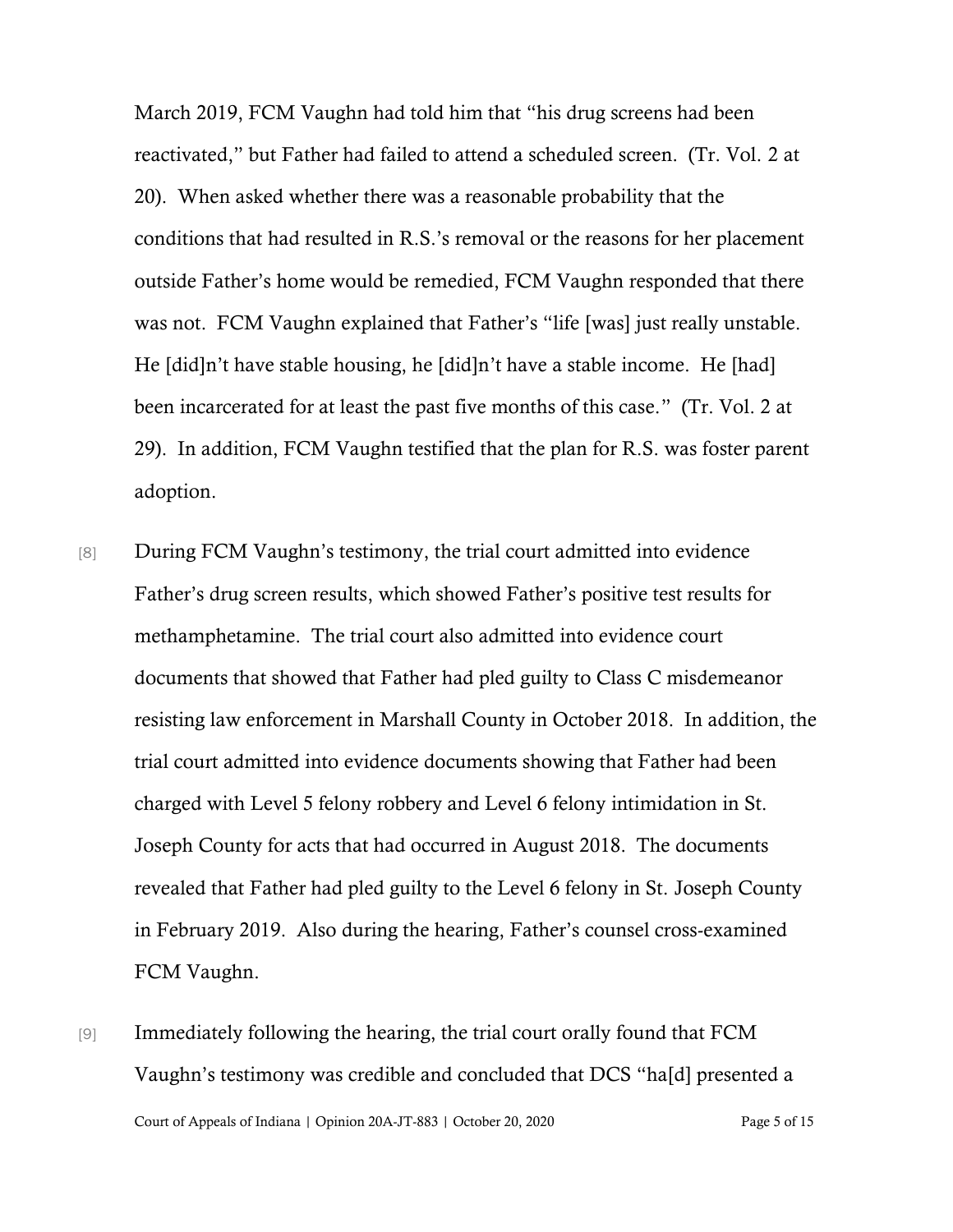prima facie case on each element of the termination petition." (Tr. Vol. 2 at 30). The trial court orally granted the petition to terminate Father's parental rights. That same day, the trial court issued a two-page order terminating Father's parental relationship with R.S. The order did not include any findings of fact or conclusions thereon. The order also stated that Father had been "ordered defaulted." (App. Vol. 2 at 15).

- [10] In May 2019, Father filed a Motion to Vacate Default Judgment. The trial court held a hearing on Father's motion in June 2019. Father testified that he had not attended the April 2019 termination hearing because he had been confused about the time of the hearing. According to Father, he had received notice of the termination hearing while he had been in jail. Father further explained that he had lost the notice, and although he had remembered the date of the hearing, he had believed that the hearing was in the afternoon. According to Father, he had arrived at the courthouse on the afternoon of the termination hearing, only to learn that the hearing had been held that morning. Father asked the trial court to vacate the default judgment due to his excusable neglect.
- [11] The trial court responded as follows:

The second term we need to be more clear about is default. This was certainly not a default like we would use in say a small claim where we all showed up, [Father] didn't, DCS moved for a default, and their motion was granted and we moved on. We were here for a while. And the reason we were here for a while is, as [DCS] mentioned, we, [DCS] presented a prima facie case on its petition. Whether a child can even - or whether a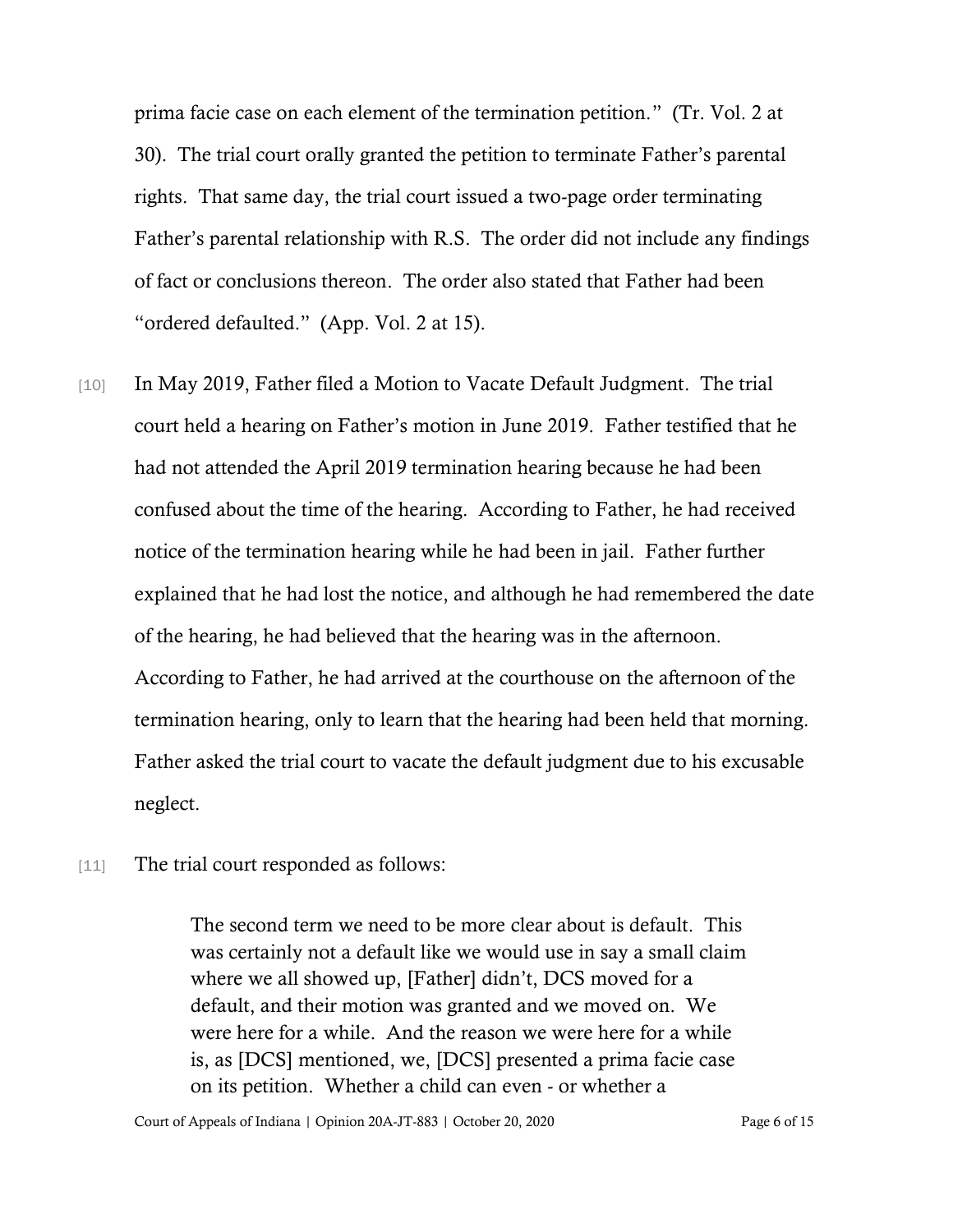termination petition can even be granted by a default is I think somewhat of an open question. In *In Re Marriage of Henderson*, reported at 453 N.E.2d 310, a 1983 case, from the Court of Appeals, at page 316 in italics it says, the welfare of a child is not a matter of default. And that is why this Court is very reluctant to use the term default. We present a prima facie case, if nothing else. *In re K.D.*, 962 N.E.2d 1249, it's very different than *Henderson*. One, it's a Supreme Court case; two, much more recent. At page 1257 it says, it is critical that DCS properly serve all parties by publication, if necessary. And if the absent parent is not present, a default judgment could be entered. Now, even assuming though that [Father] is father and should be treated as such, and even assuming that the judgment that was entered can be characterized as a default, I agree with [DCS] that he has failed to establish excusable neglect. I understand why he didn't make the inquiries that [DCS] says that he should because the evidence was not that he didn't know when the trial was supposed to occur, and so he had no reason to be asking around as to when it would occur. He thought he knew. He was just wrong. But I find that second case [DCS] cited, *Smith v. Johnston*, to be somewhat persuasive. It says, the judicial system simply cannot allow its processes to be stymied by simple inattention. And that's what happened here. Neglect on such an important matter, understanding and being somewhat sympathetic to the fact that [Father] was incarcerated, things were being moved around a lot, he can't simultaneously claim his clarity about the matter, I knew it was supposed to be at 1:30, while also saying, hey, things are were getting passed around. I have no idea. It's got to be one or the other. So he has established neglect. Not excusable neglect. His motion to vacate the default should be denied.

(Tr. Vol. 2 at 52).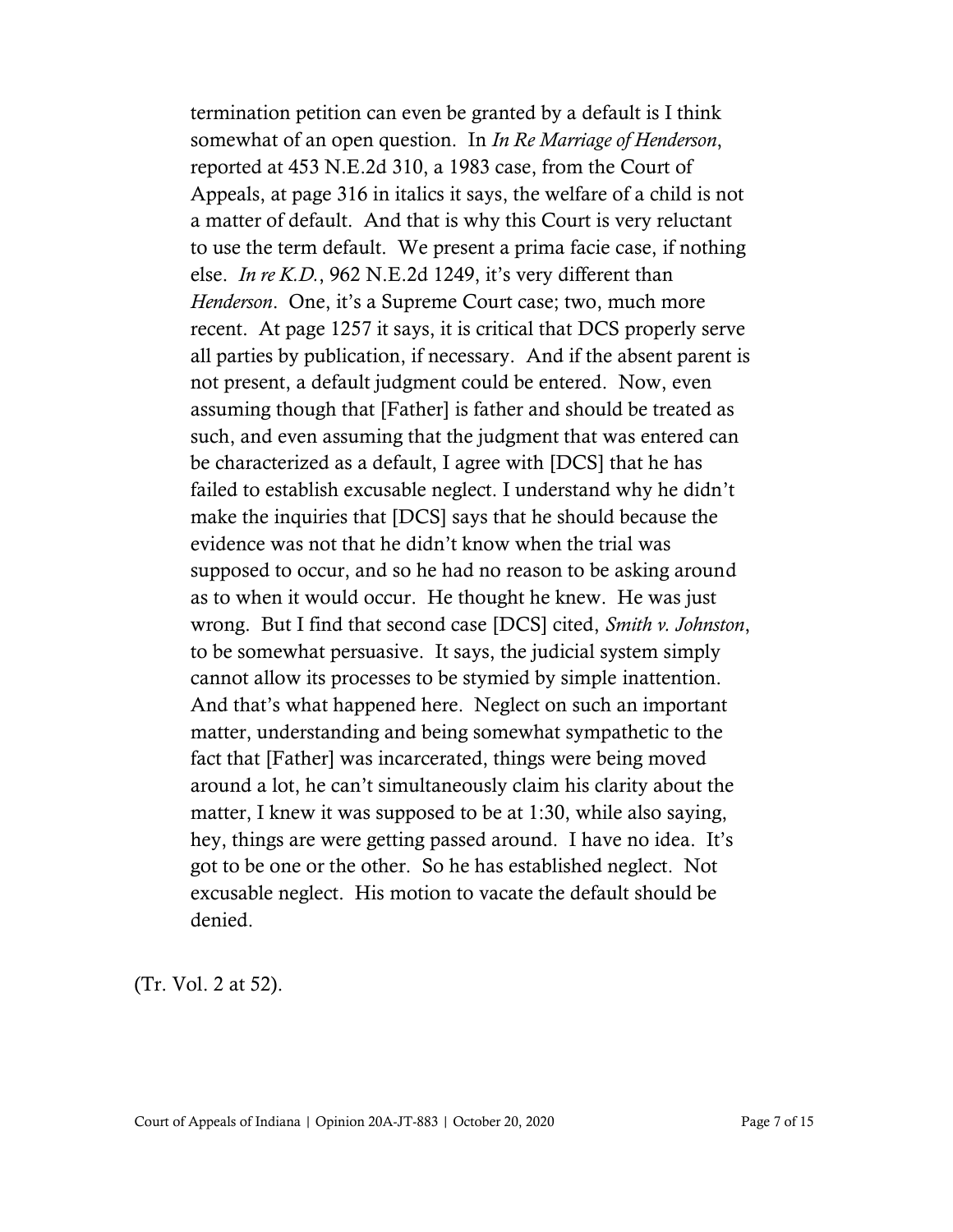- [12] In June 2019, the trial court issued a written order denying Father's motion to vacate the default judgment. The order provides, in relevant part, as follows: "For the reasons stated more extensively in open court this date, the Magistrate finds that [Father] has failed to establish 'excusable neglect,' and his Motion for Relief should be denied." (App. Vol. 2 at 42).
- [13] In July 2019, Father filed a notice of appeal to which he attached both the trial court's order denying his motion to set aside the default judgment and the April 2019 order terminating Father's parental rights. In his appellate brief, Father argued that the trial court had abused its discretion when it denied his motion to set aside the default judgment and that there was insufficient evidence to support the termination of his parental rights.
- [14] After Father had filed his appellate brief, the State filed a motion to remand the case to the trial court with instructions to the trial court to issue a new termination order containing the findings of fact required by I[NDIANA](https://a.next.westlaw.com/Link/Document/FullText?findType=L&pubNum=1000009&cite=INS31-35-2-4&originatingDoc=Ic7955a1393d111e590d4edf60ce7d742&refType=SP&originationContext=document&transitionType=DocumentItem&contextData=(sc.UserEnteredCitation)#co_pp_c0ae00006c482) CODE  $\S$ [31-35-2-8.](https://a.next.westlaw.com/Link/Document/FullText?findType=L&pubNum=1000009&cite=INS31-35-2-4&originatingDoc=Ic7955a1393d111e590d4edf60ce7d742&refType=SP&originationContext=document&transitionType=DocumentItem&contextData=(sc.UserEnteredCitation)#co_pp_c0ae00006c482) This Court granted the State's motion and dismissed Father's appeal without prejudice in January 2020. In March 2020, the trial court complied with this Court's order and issued nine pages of findings of fact and conclusions thereon in support of its termination of Father's parental rights.
- [15] Father now appeals.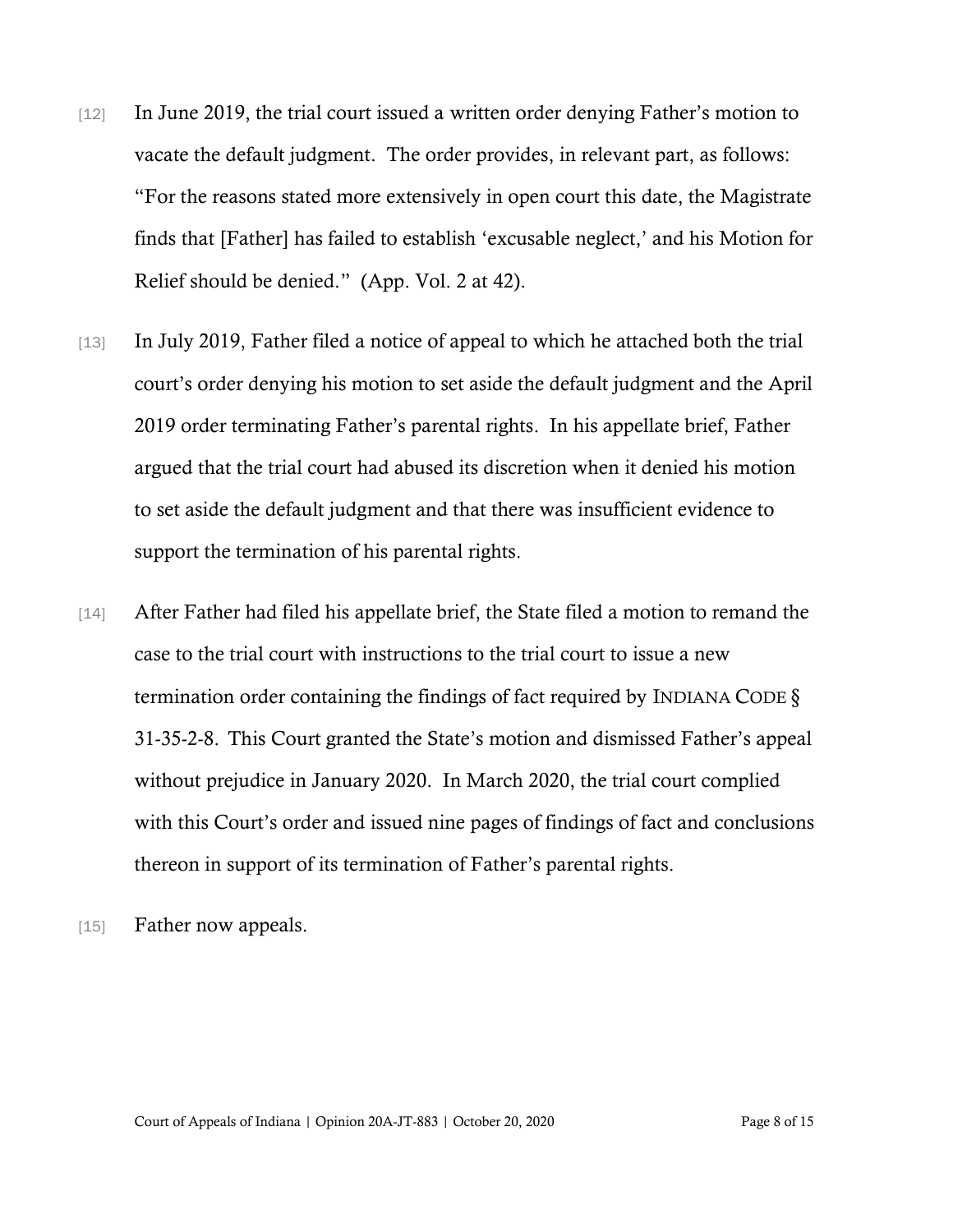## Decision

[16] Father argues that the trial court violated his due process rights when it denied his motion for a continuance and that there is insufficient evidence to support the termination. We address each of his contentions in turn.

### 1. Denial of Father's Motion for a Continuance

- [17] We note that Father first argues that the trial court abused its discretion when it denied his motion to vacate the "default" judgment. However, although the trial court's order referenced a default judgment, the trial court's order was actually a judgment on the merits terminating Father's parental rights. A termination order entered in a parent's absence does not necessarily have to be a default. *See Young v. Elkhart County Office of Family and Children*, 704 N.E.2d 1065, 1069 (Ind. Ct. App. 1999).
- [18] Here, the language used by the parties and the trial court resulted in significant confusion as to whether Father was defaulted for failure to appear or whether the trial court issued a judgment on the merits. However, DCS presented the testimony of the DCS family case manager as well as Father's drug screen results and criminal court records. In addition, the trial court ultimately issued findings of fact and conclusions thereon terminating Father's parental rights. Because DCS presented this evidence to support the termination of Father's parental rights, the trial court's judgment was a judgment on the merits.
- Court of Appeals of Indiana | Opinion 20A-JT-883 | October 20, 2020 Page 9 of 15 [19] We further note that we addressed the use of default judgments in termination of parental rights cases in *Young*, 704 N.E.2d at 1065. Therein, we noted that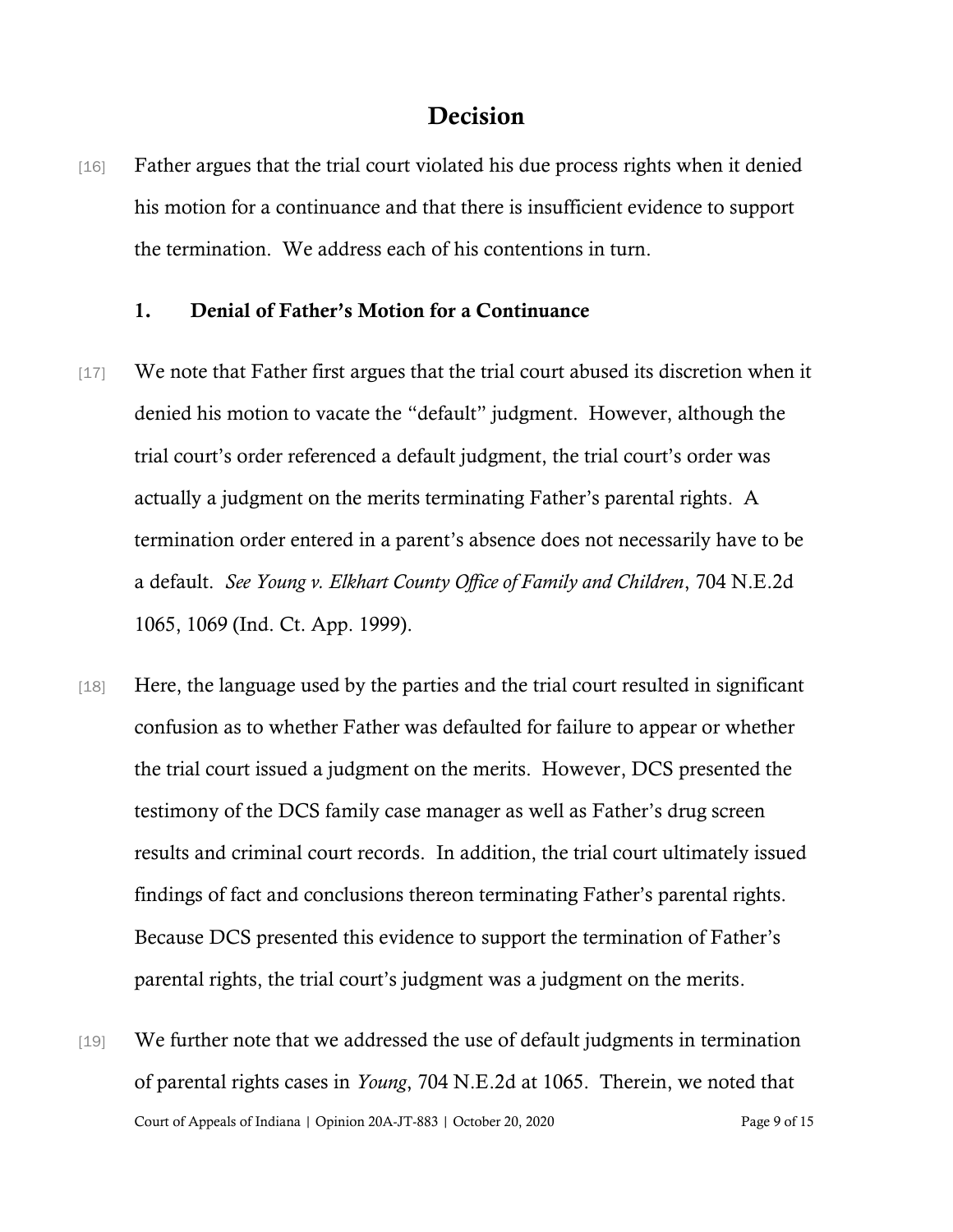"default judgments are not favored in Indiana, and they are especially undesirable in the context of divorce or custody proceedings because of the grave importance of the matters decided therein." *Id*. at 1068 (citation omitted). In addition, pursuant to Indiana Trial Rule 55(B), if defense counsel has appeared, the defendant is entitled to three days notice of default. *Young*, 704 N.E.2d at 1068. "The court may, however, proceed to hear evidence and, if a prima face case is established, render the appropriate judgment." *Id*. Such a judgment "regardless of what the [trial] court called it, would actually [be] a judgment on the merits[.]" *Id.* at 1069. Because the trial court's judgment in this case was a judgment on the merits, we need not address Father's default judgment argument.

[20] We will, however, address Father's argument that the trial court violated his right to due process when it denied his motion for a continuance. As the sole authority in support of his argument, Father directs us to *In re Tre.S.* 149 N.E.3d 310 (Ind. Ct. App. 2020). In *Tre.S.*, the trial court initially scheduled the termination hearing for October 1, 2019. However, "the hearing was moved up because the pre-adoptive parents wanted it finalized sooner." *Id.* at 313. On August 6, the trial court rescheduled the hearing for approximately two weeks later, on August 21. On the day of the hearing, Mother's counsel filed an emergency motion to continue the hearing because counsel thought the hearing was still set for October 1 and was at an all-day mediation training. The record was unclear whether Mother's attorney had even been notified of the August 21 hearing date. The trial court denied the motion to continue and held the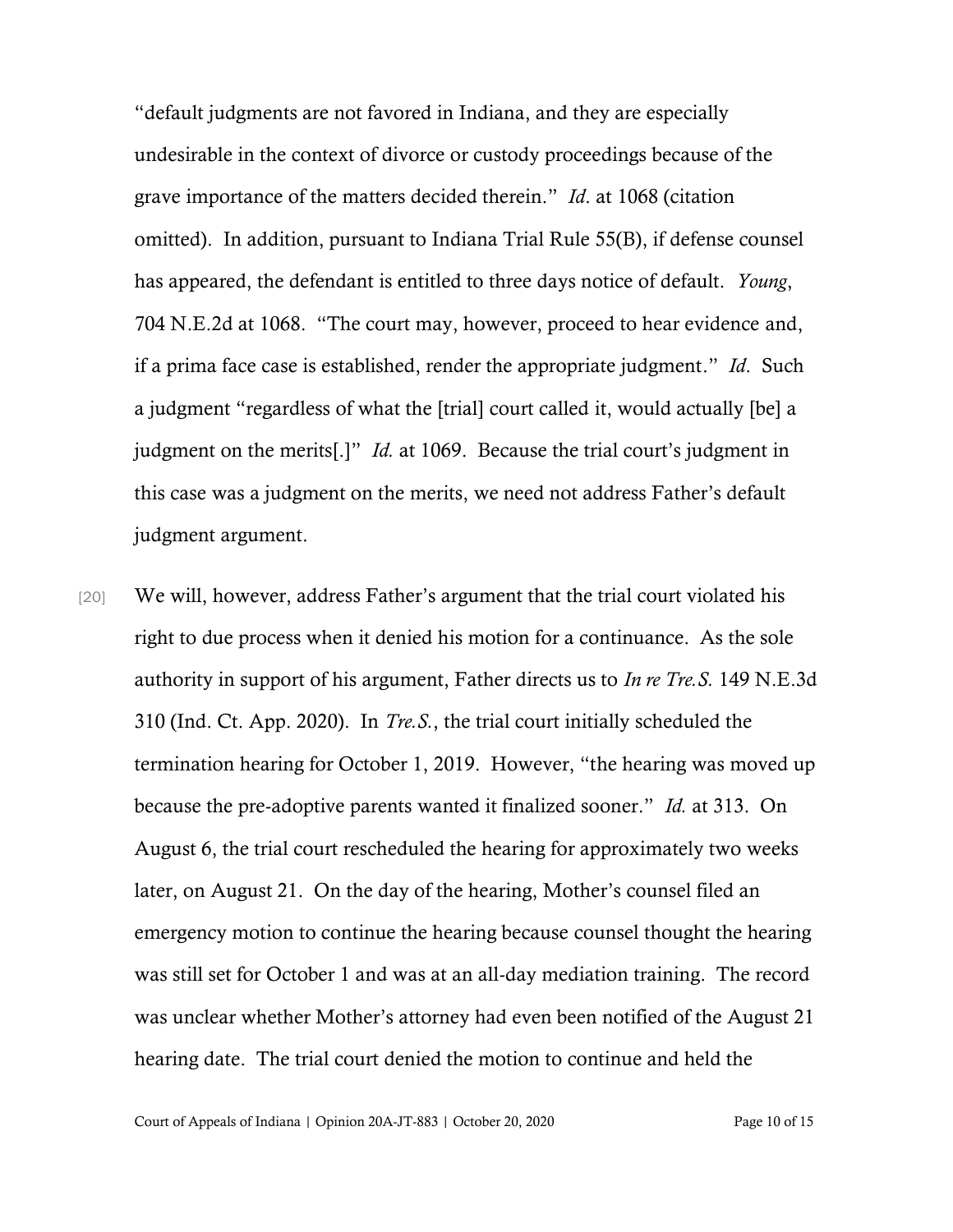hearing without Mother, or her attorney present, knowingly disregarding Mother's due process rights. This Court found that "[b]oth the [trial] court and DCS knew that they were committing due process violations and proceeded with the hearing anyway." *Id*. We therefore reversed the termination order and remanded the case to the trial court for further proceedings. *Id.*

[21] The facts before us are distinguishable from those in *Tre.S.* Here, the trial court did not change the date of the hearing, and there was no emergency motion for a continuance. In addition, Father's counsel was present at the hearing and cross-examined DCS's witness. *Tre.S.* does not support Father's argument, and the trial court in this case did not violate Father's due process rights when it denied his motion for a continuance.

#### 2. Sufficiency of the Evidence

[22] Father also argues that there is insufficient evidence to support the termination. The Fourteenth Amendment to the United States Constitution protects the traditional right of parents to establish a home and raise their children. *In re K.T.K.*, 989 N.E.2d 1225, 1230 (Ind. 2013). However, the law provides for termination of that right when parents are unwilling or unable to meet their parental responsibilities. *In re Bester*, 839 N.E.2d 143, 147 (Ind. 2005). The purpose of terminating parental rights is not to punish the parents but to protect their children. *In re L.S.*, 717 N.E.2d 204, 208 (Ind. Ct. App. 1999), *trans. denied*.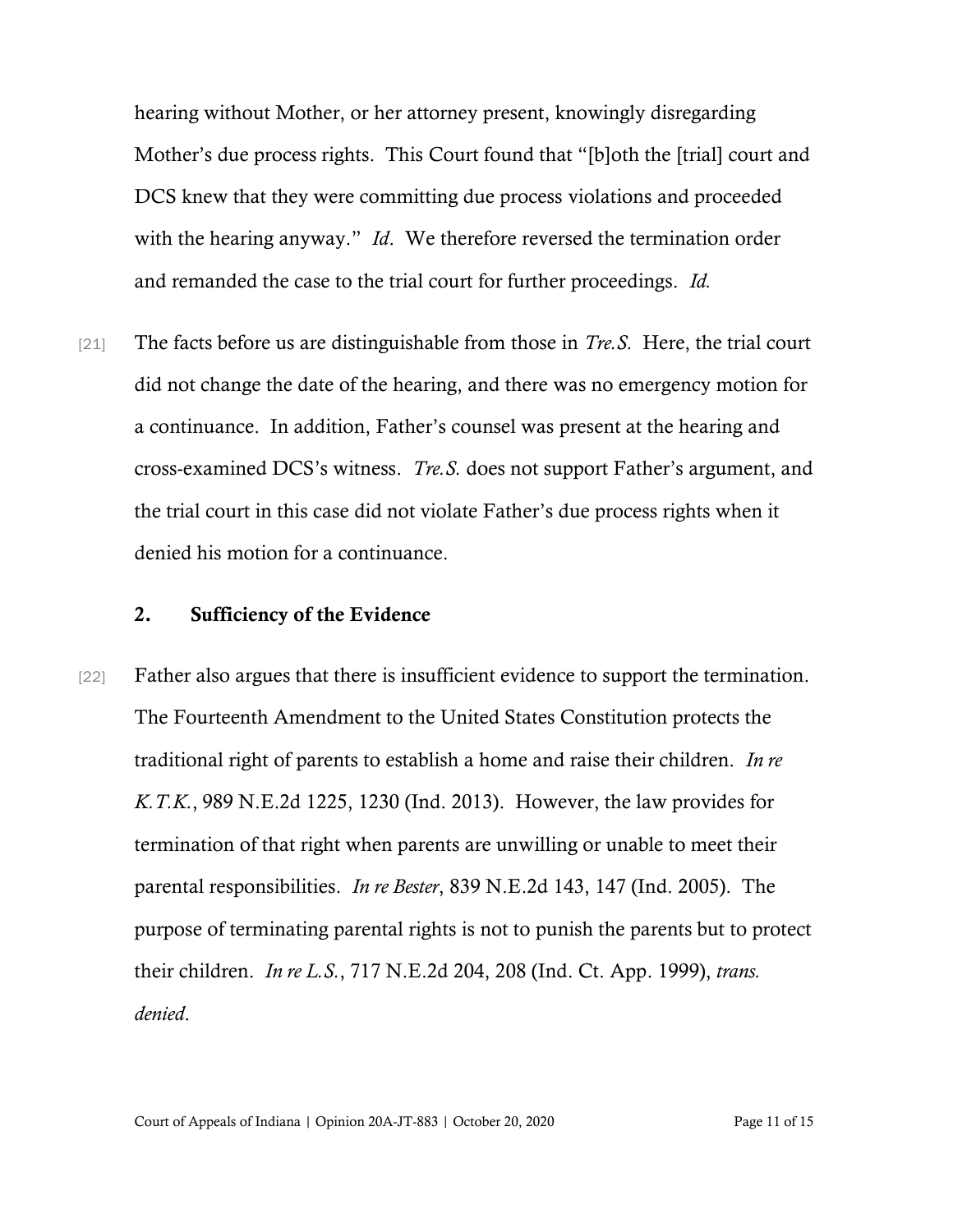- [23] When reviewing the termination of parental rights, we will not reweigh the evidence or judge the credibility of the witnesses. *K.T.K.*, 989 N.E.2d at 1229. Rather, we consider only the evidence and reasonable inferences that support the judgment. *Id*. Where a trial court has entered findings of fact and conclusions thereon, we will not set aside the trial court's findings or judgment unless clearly erroneous. *Id.* (citing Ind. Trial Rule 52(A)). In determining whether the court's decision to terminate the parent-child relationship is clearly erroneous, we review the trial court's judgment to determine whether the evidence clearly and convincingly supports the findings and the findings clearly and convincingly support the judgment. *Id.* at 1229-30.
- [24] A petition to terminate parental rights must allege:

(B) that one (1) of the following is true:

(i) There is a reasonable probability that the conditions that resulted in the child's removal or the reasons for placement outside the home of the parents will not be remedied.

(ii) There is a reasonable probability that the continuation of the parent-child relationship poses a threat to the wellbeing of the child.

(iii) The child has, on two (2) separate occasions, been adjudicated a child in need of services;

(C) that termination is in the best interests of the child; and

(D) that there is a satisfactory plan for the care and treatment of the child.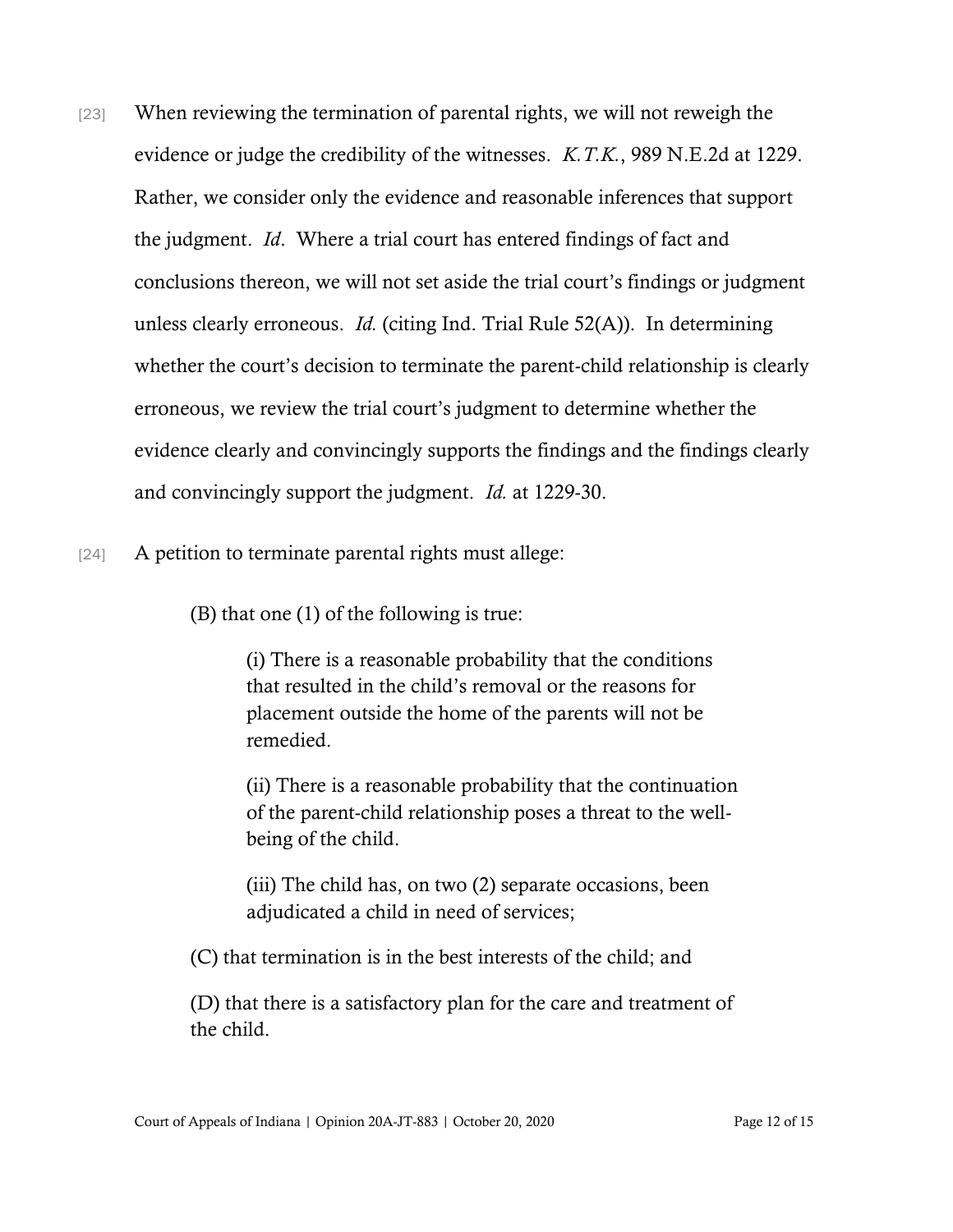IND. CODE § [31-35-2-4\(B\)\(2\).](https://a.next.westlaw.com/Link/Document/FullText?findType=L&pubNum=1000009&cite=INS31-35-2-4&originatingDoc=Ic7955a1393d111e590d4edf60ce7d742&refType=SP&originationContext=document&transitionType=DocumentItem&contextData=(sc.UserEnteredCitation)#co_pp_c0ae00006c482) DCS must prove the alleged circumstances by clear and convincing evidence. *[K.T.K.](https://a.next.westlaw.com/Link/Document/FullText?findType=Y&serNum=2030676688&pubNum=0000578&originatingDoc=Ic7955a1393d111e590d4edf60ce7d742&refType=RP&fi=co_pp_sp_578_1231&originationContext=document&transitionType=DocumentItem&contextData=(sc.UserEnteredCitation)#co_pp_sp_578_1231)*, [989 N.E.2d at 1231.](https://a.next.westlaw.com/Link/Document/FullText?findType=Y&serNum=2030676688&pubNum=0000578&originatingDoc=Ic7955a1393d111e590d4edf60ce7d742&refType=RP&fi=co_pp_sp_578_1231&originationContext=document&transitionType=DocumentItem&contextData=(sc.UserEnteredCitation)#co_pp_sp_578_1231)

- [25] Here, Father specifically argues that the evidence is insufficient to show that there is a reasonable probability that the conditions that resulted in R.S.'s removal or the reasons for her placement outside the parent's home will not be remedied.
- [26] In determining whether the conditions that resulted in a child's removal or placement outside the home will not be remedied, we engage in a two-step analysis. *[In re E.M.,](https://a.next.westlaw.com/Link/Document/FullText?findType=Y&serNum=2032857195&pubNum=0007902&originatingDoc=Ic7955a1393d111e590d4edf60ce7d742&refType=RP&fi=co_pp_sp_7902_643&originationContext=document&transitionType=DocumentItem&contextData=(sc.UserEnteredCitation)#co_pp_sp_7902_643)* [4 N.E.3d 636, 643 \(Ind. 2014\).](https://a.next.westlaw.com/Link/Document/FullText?findType=Y&serNum=2032857195&pubNum=0007902&originatingDoc=Ic7955a1393d111e590d4edf60ce7d742&refType=RP&fi=co_pp_sp_7902_643&originationContext=document&transitionType=DocumentItem&contextData=(sc.UserEnteredCitation)#co_pp_sp_7902_643) We first identify the conditions that led to removal or placement outside the home and then determine whether there is a reasonable probability that those conditions will not be remedied. *Id.* The second step requires trial courts to judge a parent's fitness at the time of the termination proceeding, taking into consideration evidence of changed conditions and balancing any recent improvements against habitual patterns of conduct to determine whether there is a substantial probability of future neglect or deprivation. *Id.* Habitual conduct may include a parent's prior criminal history, drug and alcohol abuse, history of neglect, failure to provide support, and a lack of adequate housing and employment. *A.D.S. v. Ind. Dep't of Child Servs.*, 987 N.E.2d 1150, 1157 (Ind. Ct. App. 2013), *trans. denied*. The trial court may also consider services offered to the parent by DCS and the parent's response to those services as evidence of whether conditions will be remedied. *Id.* Requiring trial courts to give due regard to

Court of Appeals of Indiana | Opinion 20A-JT-883 | October 20, 2020 Page 13 of 15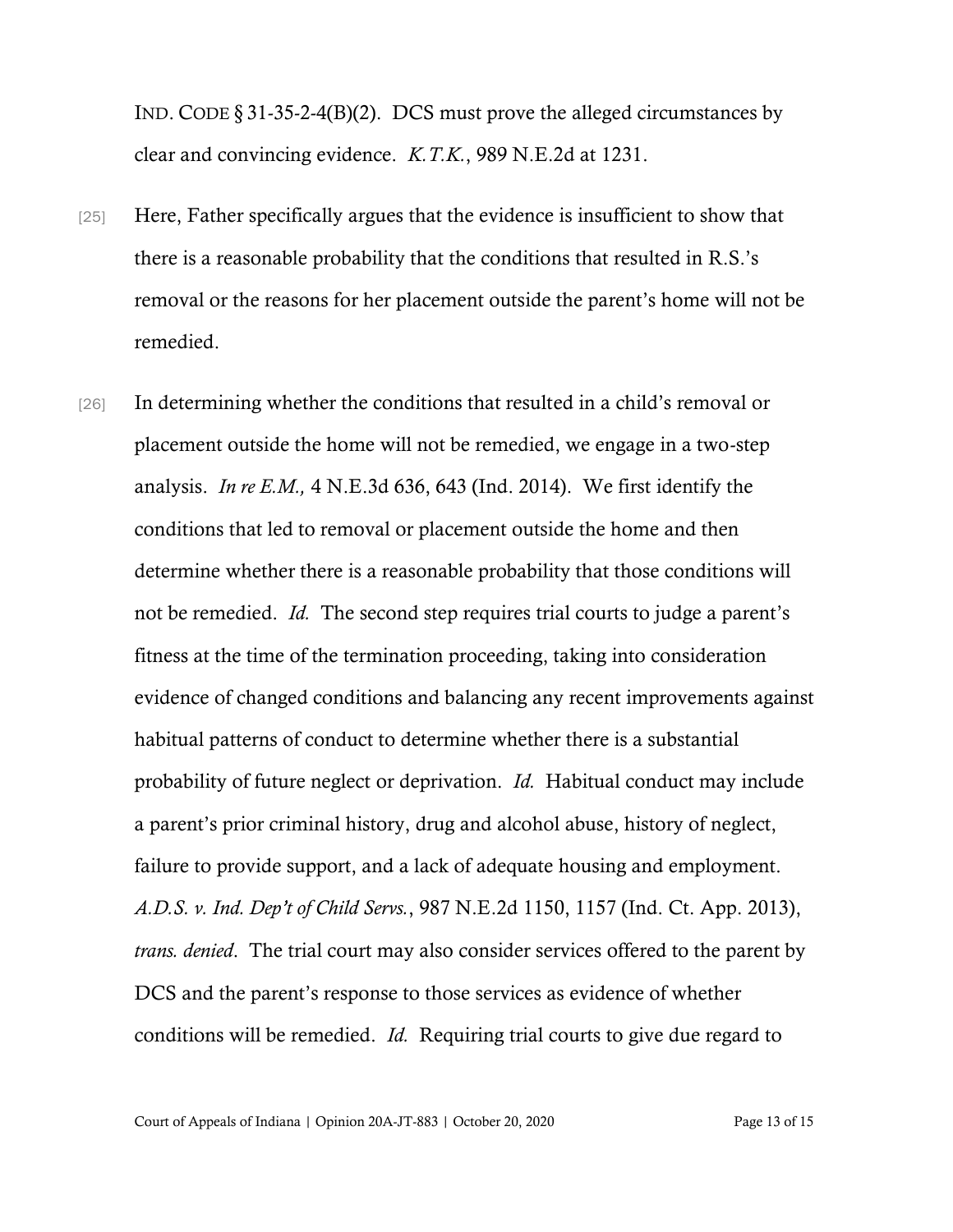changed conditions does not preclude them from finding that a parent's past behavior is the best predictor of his future behavior. *E.M.*, 4 N.E.3d at 643.

[27] Our review of the evidence in this case reveals that DCS removed R.S. from Mother because of Mother's cocaine use and homelessness. DCS did not place R.S. with Father because he was living in a county community corrections center. After Father had been released from this center in May 2018, Father tested positive for methamphetamine in June, July, and August 2018. Father was also charged with two felonies in St. Joseph County for acts that had occurred in August 2018. He pled guilty to one of the felonies in February 2019. In addition, Father pled guilty in Marshall County to Class C misdemeanor resisting law enforcement in October 2018. Father spent five months in jail before the April 2019 termination hearing. Following Father's release from jail, DCS offered him the opportunity to participate in drug screens, but Father failed to attend a scheduled screen. In addition, Father was unable to secure stable housing or employment during the course of the CHINS proceedings. Father also failed to successfully complete any of the recommendations in his parenting assessment. This evidence supports the trial court's conclusion that there was a reasonable probability that the conditions that resulted in R.S.'s continued placement outside the home would not be remedied. We find no error.

Court of Appeals of Indiana | Opinion 20A-JT-883 | October 20, 2020 Page 14 of 15 [28] We reverse a termination of parental rights "only upon a showing of 'clear error'—that which leaves us with a definite and firm conviction that a mistake has been made." *[Egly v. Blackford Cnty. Dep](https://1.next.westlaw.com/Link/Document/FullText?findType=Y&serNum=1992102142&pubNum=578&originatingDoc=I0c544f1f5d0f11e18b1ac573b20fcfb7&refType=RP&fi=co_pp_sp_578_1235&originationContext=document&transitionType=DocumentItem&contextData=(sc.Search)#co_pp_sp_578_1235)'t of Pub. Welfare*[, 592 N.E.2d 1232,](https://1.next.westlaw.com/Link/Document/FullText?findType=Y&serNum=1992102142&pubNum=578&originatingDoc=I0c544f1f5d0f11e18b1ac573b20fcfb7&refType=RP&fi=co_pp_sp_578_1235&originationContext=document&transitionType=DocumentItem&contextData=(sc.Search)#co_pp_sp_578_1235)